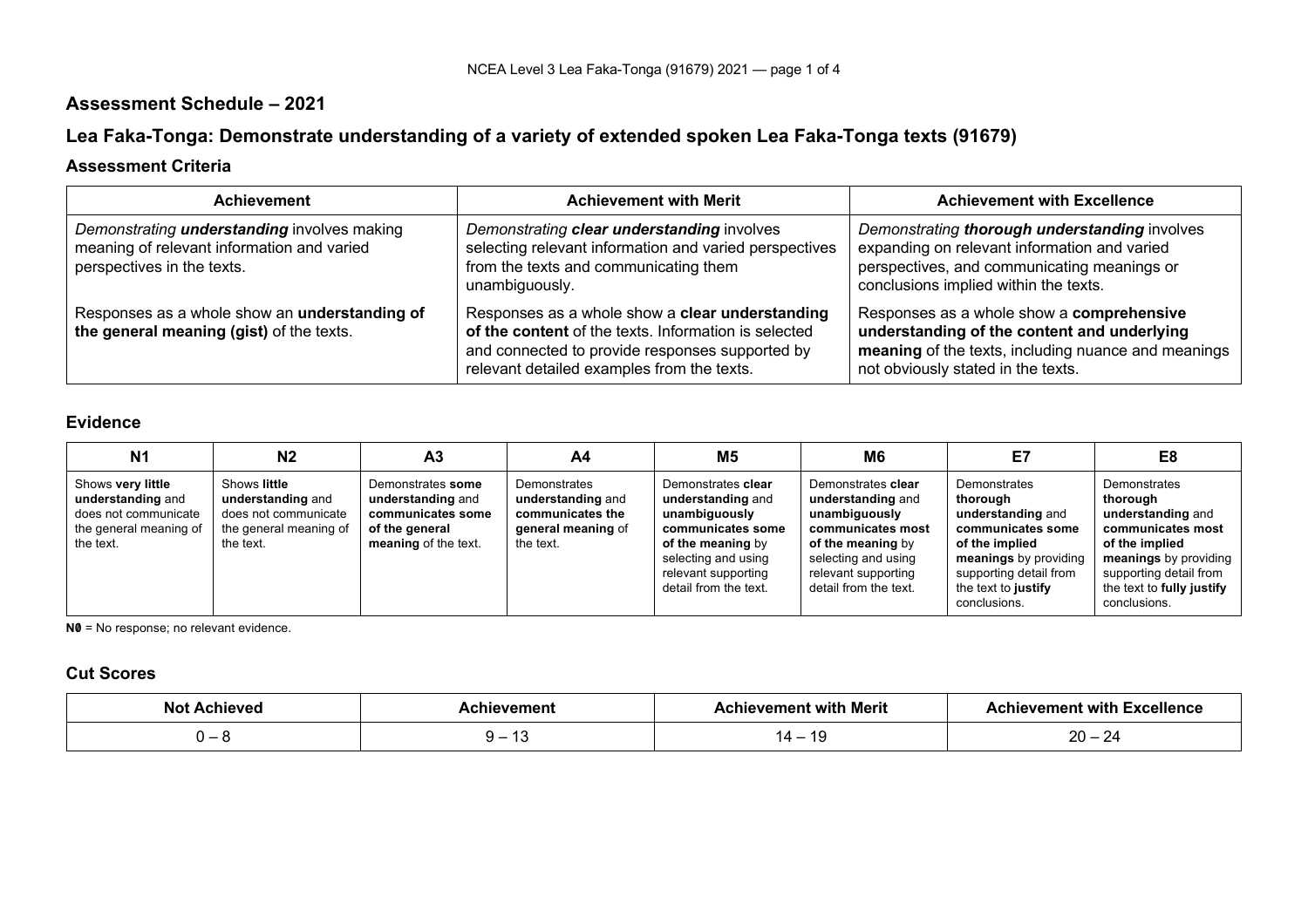#### **Sample Evidence**

What follows is not a complete list of all acceptable responses, nor is it an indication of the exact wording required.

Assessment judgments are based on the level of understanding shown, rather than knowledge of individual lexical items.

Quoting or direct translation alone are not sufficient evidence that the candidate understands the meaning of the text **clearly** or **thoroughly**.

The overall grade for a question must be judged after considering how much of the text as a whole has been understood, and to what depth. Refer to the Evidence statements above.

| <b>Question ONE</b>                                                                                         | Achievement                                                                                                                                                                  | <b>Achievement with Merit</b>                                                                                                                                                                                                                                                                                              | <b>Achievement with Excellence</b>                                                                                                                                                                                                                                                                                                                                                                                                                                                                                                                 |
|-------------------------------------------------------------------------------------------------------------|------------------------------------------------------------------------------------------------------------------------------------------------------------------------------|----------------------------------------------------------------------------------------------------------------------------------------------------------------------------------------------------------------------------------------------------------------------------------------------------------------------------|----------------------------------------------------------------------------------------------------------------------------------------------------------------------------------------------------------------------------------------------------------------------------------------------------------------------------------------------------------------------------------------------------------------------------------------------------------------------------------------------------------------------------------------------------|
| (a) Possible evidence<br>showing understanding of the<br>challenges Sione faced as a<br>result of COVID-19. | • Sione lost his job as a pilot when<br>Level 4 COVID-19 lockdown was<br>announced.<br>• He was unable to sleep because<br>he was thinking about how to pay<br>his mortgage. | • When New Zealand was in Level 4<br>lockdown because of COVID-19,<br>Sione was unable to go to work. He<br>was worried about his family and<br>thinking of their family home.<br>• His main worry was looking for a<br>new job in order to continue paying<br>for the mortgage. He was willing to<br>take on any new job. | • When the COVID-19 lockdown was announced,<br>Sione lost his job as a pilot, which he had held for 12<br>years. He had four children to feed and was anxious<br>about what would happen if the family lost their<br>home, which he had worked hard to earn and which<br>was their safe haven.<br>• He was really concerned about his family's future<br>and the need to find a new job in order to be able to<br>continue paying the mortgage. He was willing to take<br>on any new job - including one much humbler than<br>his role as a pilot. |
| (b) Possible evidence<br>showing understanding of<br>what helped Sione to stay<br>positive.                 | • He was able to stay positive<br>because he had the support of his<br>family.                                                                                               | • His family told him things would be<br>fine, even when he didn't see how<br>that would be possible.                                                                                                                                                                                                                      | Sione was able to stay positive by remembering a<br>time when he was a junior officer in the defence<br>services, and was responsible for cleaning the<br>officers' bathroom. He had other skills to fall back on<br>when he lost his job as a pilot.                                                                                                                                                                                                                                                                                              |
| (c) Possible evidence<br>showing understanding of<br>how Sione coped with his<br>career change.             | • With his sister's help, he started a<br>job at a hardware store.                                                                                                           | • He is grateful for the job, although<br>it is very different from his previous<br>career.                                                                                                                                                                                                                                | • Sione coped well with his career change. He was<br>willing to put his pride aside to take on any role.<br>• A sign in Sione's home says "Life is good" and his<br>family supported him to remain optimistic. He has<br>even found the positives in his new job - enjoying<br>the lack of stress and the company of his workmates,<br>who have become like an extension of his family.<br>Even though he is unable to work as a pilot at the<br>moment, he looks forward to going to work.                                                        |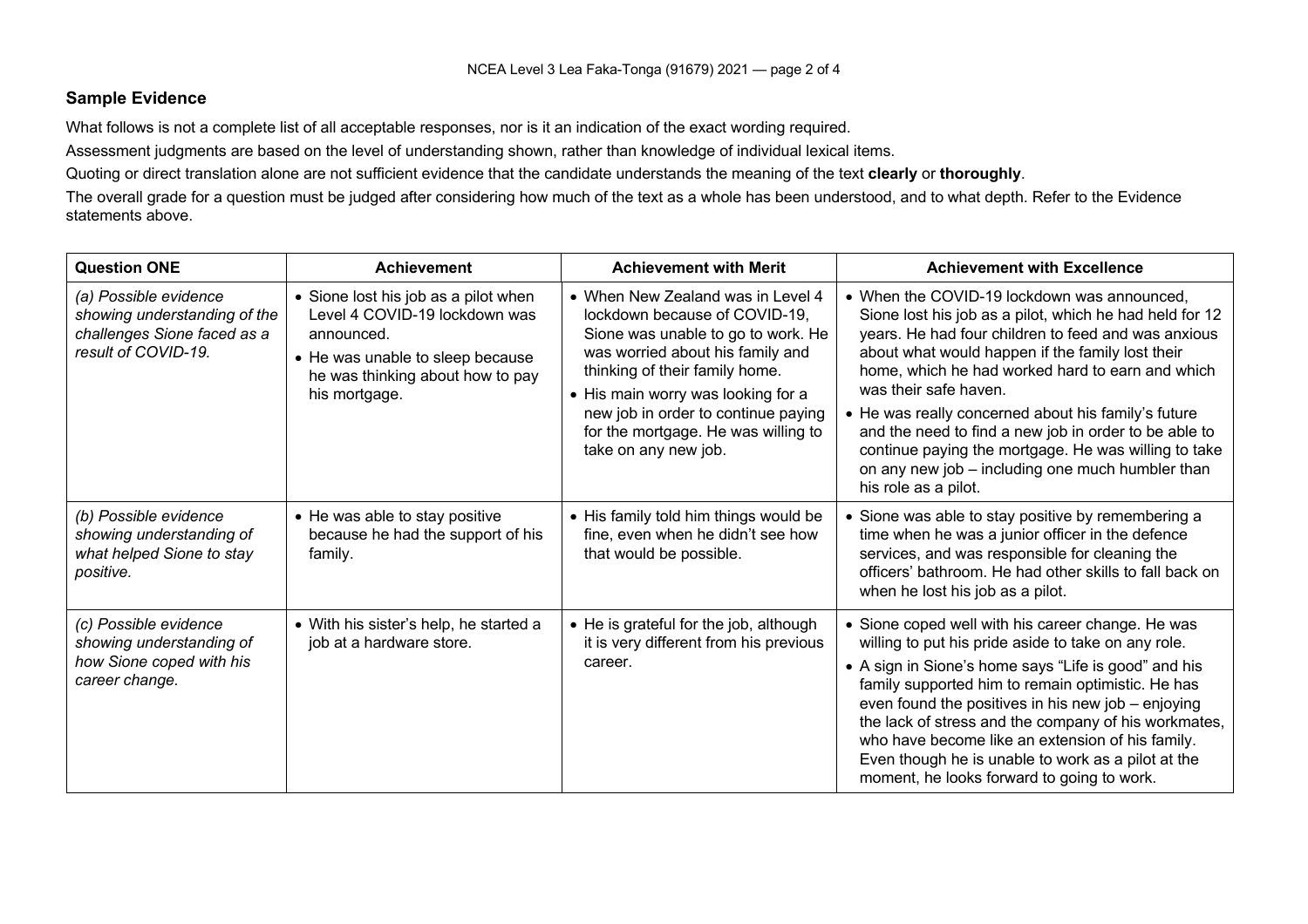| <b>Question TWO</b>                                                                                                                                     | <b>Achievement</b>                                                                                                                                                                                                                                                                                                                                                                                                                                                  | <b>Achievement with Merit</b>                                                                                                                                                                                                                                                                                                                                                                                                                                                                                                                                                                                                                           | <b>Achievement with Excellence</b>                                                                                                                                                                                                                                                                                                                                                                                                                                                                                                                                                                                                                                                                                                                                                                                                                                                                                                                                                                                                                                                                                                   |
|---------------------------------------------------------------------------------------------------------------------------------------------------------|---------------------------------------------------------------------------------------------------------------------------------------------------------------------------------------------------------------------------------------------------------------------------------------------------------------------------------------------------------------------------------------------------------------------------------------------------------------------|---------------------------------------------------------------------------------------------------------------------------------------------------------------------------------------------------------------------------------------------------------------------------------------------------------------------------------------------------------------------------------------------------------------------------------------------------------------------------------------------------------------------------------------------------------------------------------------------------------------------------------------------------------|--------------------------------------------------------------------------------------------------------------------------------------------------------------------------------------------------------------------------------------------------------------------------------------------------------------------------------------------------------------------------------------------------------------------------------------------------------------------------------------------------------------------------------------------------------------------------------------------------------------------------------------------------------------------------------------------------------------------------------------------------------------------------------------------------------------------------------------------------------------------------------------------------------------------------------------------------------------------------------------------------------------------------------------------------------------------------------------------------------------------------------------|
| (a) Possible evidence<br>showing understanding of the<br>role of men and women in<br>the process of ngatu making<br>in Tonga, according to the<br>text. | • Women make the ngatu and men<br>do the planting.                                                                                                                                                                                                                                                                                                                                                                                                                  | • Women prepare the ngatu and<br>keep it for special family occasions,<br>while men do the planting and care<br>for the plantation.                                                                                                                                                                                                                                                                                                                                                                                                                                                                                                                     | • Ngatu making is an activity that involves the whole<br>family. The women's role is to make the ngatu and<br>store it away for occasions such as birthdays,<br>weddings, and funerals. The men's job is planting,<br>looking after, and harvesting the mulberry plants.                                                                                                                                                                                                                                                                                                                                                                                                                                                                                                                                                                                                                                                                                                                                                                                                                                                             |
| (b) Possible evidence<br>showing understanding of the<br>way ngatu is made in Tonga<br>compared with the way it is<br>made overseas.                    | • In Tonga, ngatu is made by<br>soaking bark, beating it, gluing it,<br>dyeing it, drying it, and storing it<br>away.<br>• Overseas ngatu makers use paper,<br>glue with flour and water, and use<br>paint.<br>• I do not like the traditional way of<br>making ngatu because it wastes a<br>lot of time.<br>• I like the overseas way of making<br>ngatu because it is faster.<br>. I do not like the overseas way of<br>making ngatu because it does not<br>last. | • In Tonga, the process involves<br>taking off the inner bark, soaking it<br>in water, beating it, drying it, gluing<br>strips of bark together, decorating<br>it, drying it in the sun, and storing it<br>in a safe place, whereas overseas,<br>the process includes the use of<br>paper that looks similar to the<br>ngatu, and uses water and flour for<br>glue, and paint.<br>• I prefer the traditional process<br>because it produces high-quality<br>ngatu, while the ngatu made<br>overseas will not last.<br>• I prefer the overseas method, as it<br>is faster than the traditional<br>method, and the materials can be<br>bought from shops. | • The traditional way of making ngatu in Tonga<br>involves planting mulberry trees, harvesting them,<br>taking off the inner bark, soaking it in water overnight<br>to make it easier for beating, drying it in the sun,<br>gluing together strips using tapioca, decorating it<br>with natural dyes, drying it again in the sun, folding it<br>and putting it away for storage in a safe place inside<br>the family house. Tapa making overseas includes<br>the use of paper that looks like natural material, flour<br>mixed with water for glue, and brown and black<br>paint.<br>• Overseas ngatu makers take shortcuts to save time,<br>and substitute materials that are difficult to obtain.<br>• I prefer the traditional process of ngatu making<br>because it uses natural products, requires a lot of<br>women to work together and learn from each other,<br>and the product is more delicate, natural, and<br>durable.<br>• I prefer the overseas way of ngatu making because it<br>produces a similar product more quickly and<br>conveniently than the traditional process, which is<br>time consuming and hard work. |